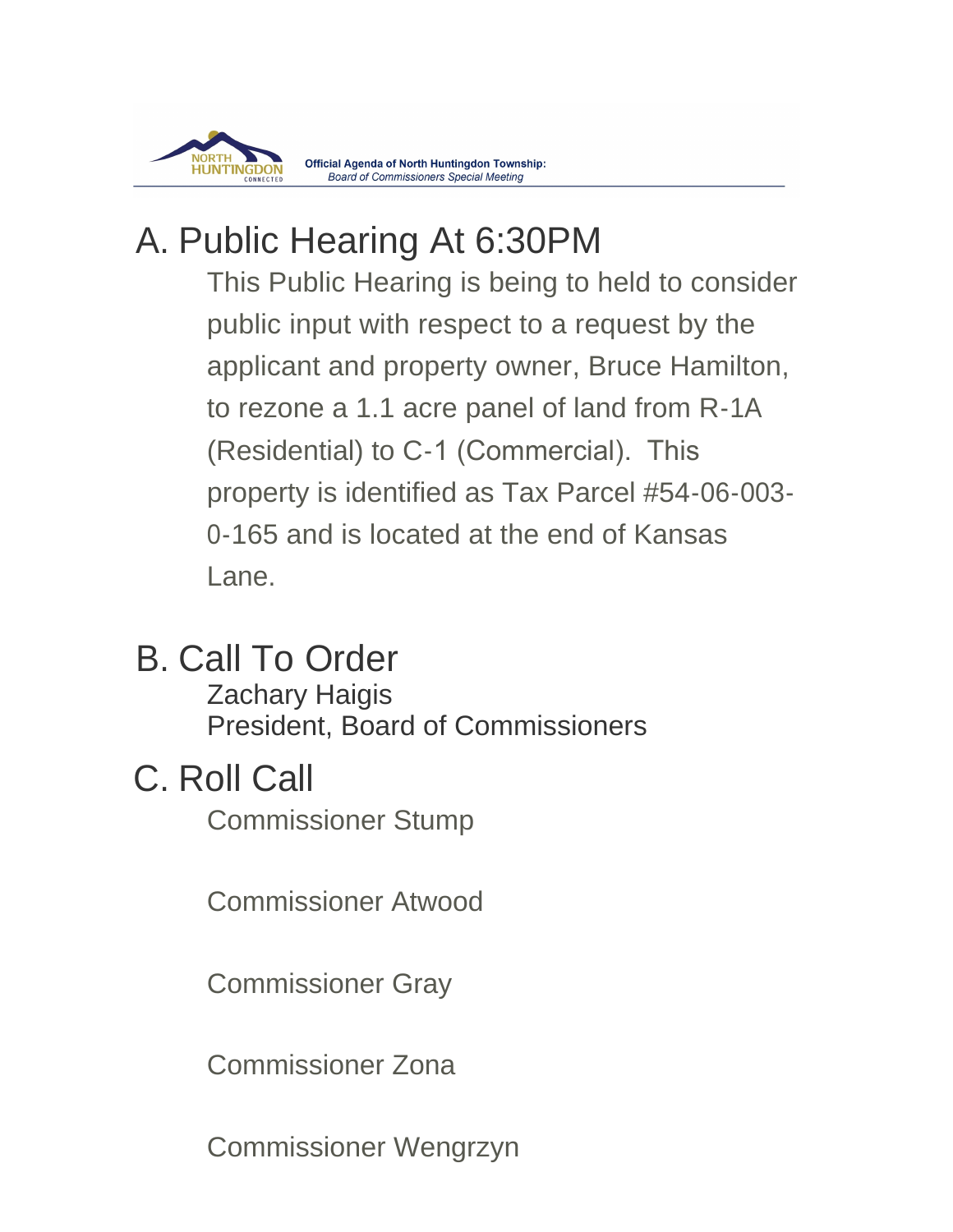Commissioner Gass

Commissioner Haigis

- D. Pledge Of Allegiance
- E. Citizen's Input
- F. Work Session Discussion Topics

## 1. Act 172 Certified List

Documents:

[ACT 172 CERTIFIED LIST.PDF](https://www.township.north-huntingdon.pa.us/AgendaCenter/ViewFile/Item/3774?fileID=3152)

## 2. Summer Employment Program

Documents:

[SUMMER EMPLOYMENT PROGRAM.PDF](https://www.township.north-huntingdon.pa.us/AgendaCenter/ViewFile/Item/3775?fileID=3153)

## 2022 Road Program Bids 3.

Documents:

[2022 ROAD PROGRAM BIDS.PDF](https://www.township.north-huntingdon.pa.us/AgendaCenter/ViewFile/Item/3776?fileID=3154)

### 2022 Budget Amendment - State Motor 4. Fund

Documents:

[2022 BUDGET AMENDMENT - STATE MOTOR FUND.PDF](https://www.township.north-huntingdon.pa.us/AgendaCenter/ViewFile/Item/3777?fileID=3155)

# G. Planning / Engineering Topics

1. RZ-01-2022: Hamilton Rezoning Proposed rezoning from R-1A to C-1 on Kansas